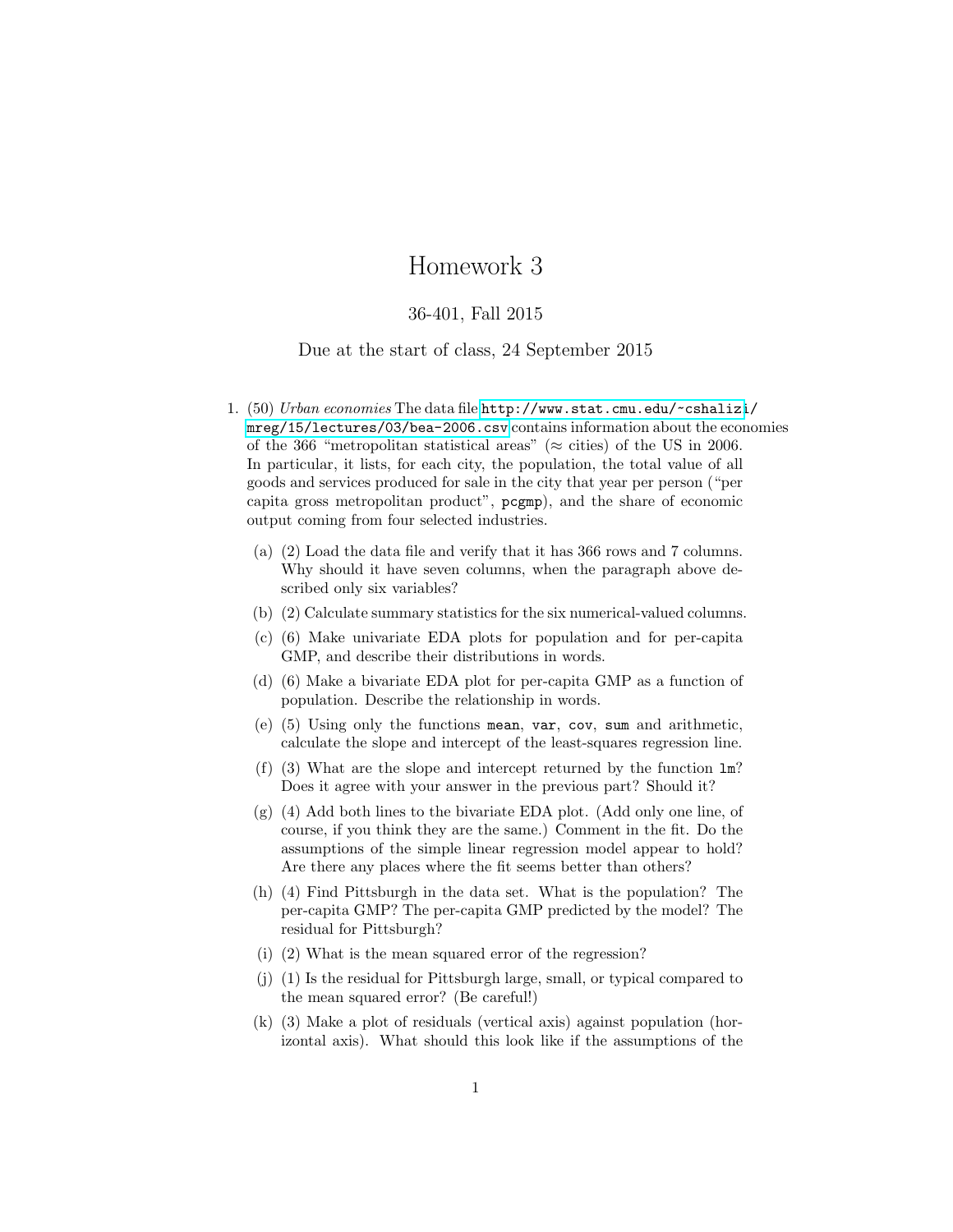simple linear regression model hold? Is the actual plot compatible with those assumptions? Explain.

- (l) (3) Make a plot of squared residuals (vertical axis) against population (horizontal axis). What should this look like if the assumptions of the simple linear regression model hold? Is the actual plot compatible with those assumptions? Explain.
- (m) (3) State, carefully, the interpretation of the estimated slope; be sure to refer to the actual variables of the problem, not abstract ones like "the predictor variable" or " $X$ ".
- (n) (3) What per-capita GMP does the model predict for a city with  $10^5$ more people than Pittsburgh?
- (o) (3) What, if anything, does the model predict would happen to Pittsburgh's per-capita GMP if, by a policy intervention, we added  $10<sup>5</sup>$ people to the population?
- 2. Fun with residuals (10) Prove that the following are all true for any leastsquares regression line. Throughout,  $e_i$  refers to the residuals,  $Y_i$  to the observed responses,  $\hat{Y}_i$  to the fitted values, and bars indicate sample averages. General hint: this problem involves no probability, expectation values or variances.
	- (a) (2) The residuals average to zero:  $\bar{e} = 0$
	- (b) (4) The sample covariance of the residuals with X is zero:  $\overline{eX} \overline{eX} =$ 0.
	- (c) (4) The mean of the fitted values equals the mean of the observed response values:  $\overline{\hat{Y}} = \overline{Y}$ .
- 3. Regression through the origin (30) In many situations, we know that Y should be exactly proportional to  $X$ , but don't know the proportionality factor. This is the special case of the simple linear regression model where  $\beta_0 = 0$ , called "regression through the origin".
	- (a) (10) Find the least squares estimate of the slope for regression through the origin. Begin by writing out the function to be minimized in terms of the  $X_i$ , the  $Y_i$ , n, and the model parameter (or parameters — which?); then differentiate it to get a "normal" or "estimating" equation (or equations), and finally solve the equation(s) for the slope. Express your final answer as a formula involving sample averages of  $X, Y$ , and their products and powers. Explain how (if at all) your answer differs from the usual least-squares estimate.
	- (b) (5) Show that this estimator of the slope is unbiased, assuming the regression-through-the-origin model. Is this estimator of the slope unbiased for simple linear regression in general? (We know the usual least-squares estimator of the slope is unbiased.)